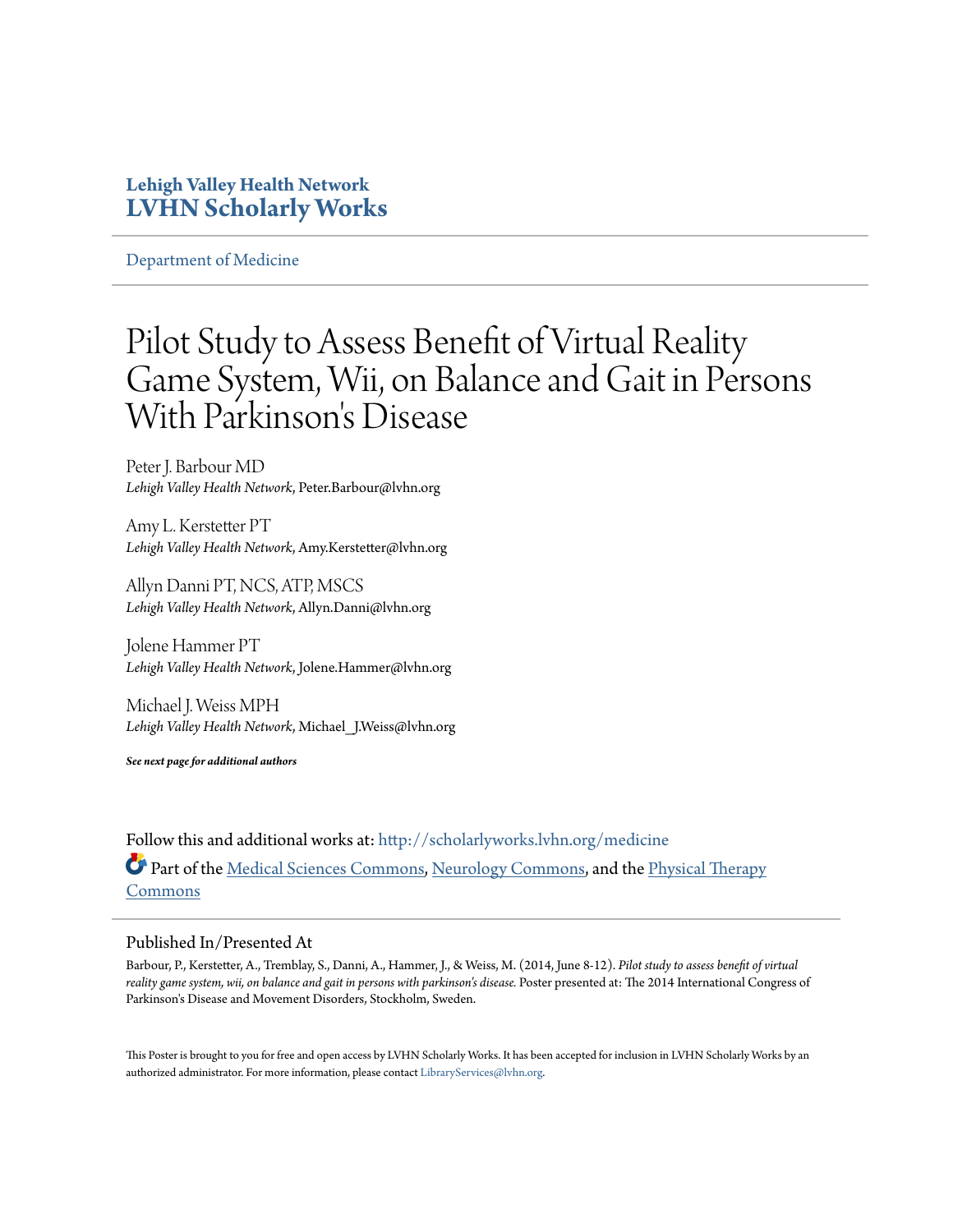## **Authors**

Peter J. Barbour MD; Amy L. Kerstetter PT; Allyn Danni PT, NCS, ATP, MSCS; Jolene Hammer PT; Michael J. Weiss MPH; and Sandra M. Tremblay PT, MS, CWS, MSCS